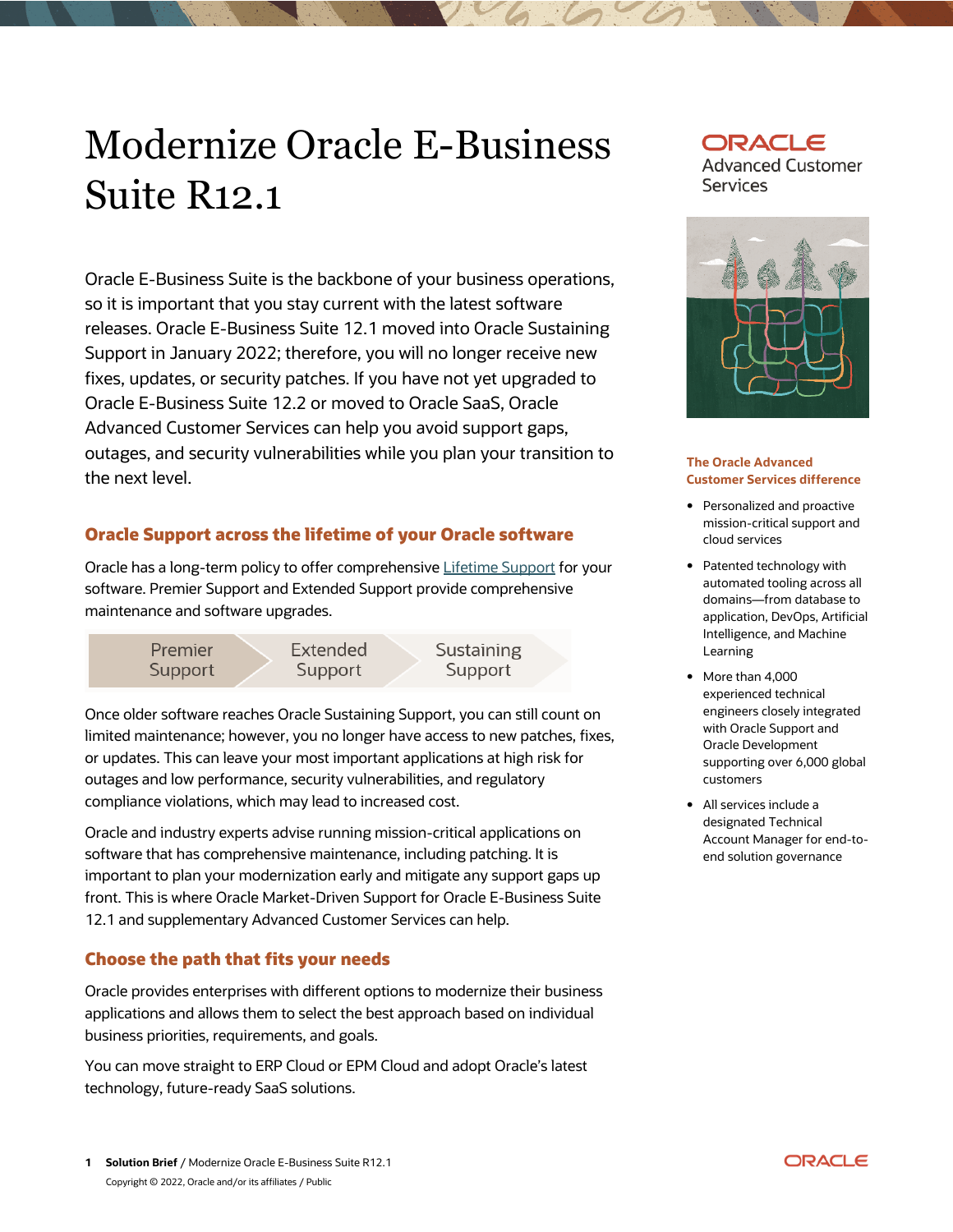You can also stay with Oracle E-Business Suite 12.2., a continuous innovation release delivering ongoing improvements without requiring a major upgrade. If you want to modernize even more, you can move your application to Oracle Cloud Infrastructure (OCI) and benefit from increased efficiency at a lower cost.

 If you have not yet implemented your transition or upgrade project, Oracle Advanced Customer Services can help fill the support gap with your legacy Oracle E-Business Suite 12.1.



# **Reduce risk and maintain security**

 Gain additional time to complete your transition. Oracle Market-Driven Support for Oracle E-Business Suite 12.1 can give you the stability, business continuity, security, and compliance you need at a predictable cost.



 Oracle Market-Driven Support is now available for Oracle E-Business Suite 12.1. and will provide the following service components, which are not available with Oracle Sustaining Support:

- • Critical fixes, and/or workarounds for newly discovered product issues resulting in Severity 1 and 2 service requests
- Periodic critical security patches and updates
- • Legislative and regulatory updates, as well as payroll-tax updates for selected countries. Payroll updates are included for the United States, Canada, and the United Kingdom; payroll updates for other countries may be available for an additional fee
- • Remotely delivered webcast that describes the features and benefits of upgrading to Oracle E-Business Suite 12.2

#### **Key features**

- • Bug fixes and workarounds for product issues with a high business impact (Severity 1 and 2 service requests)
- • Periodic security patches and updates
- Legislative and regulatory updates
- Payroll-tax updates
- • Began January 2022, when Oracle E-Business Suite 12.1. entered Oracle Sustaining Support

#### **Key benefits**

- Bridging the support gap
- Increased stability
- Business continuity
- Security and compliance
- Predictable cost
- • Additional time gained to complete the transition to Oracle E-Business Suite 12.2 or Oracle SaaS